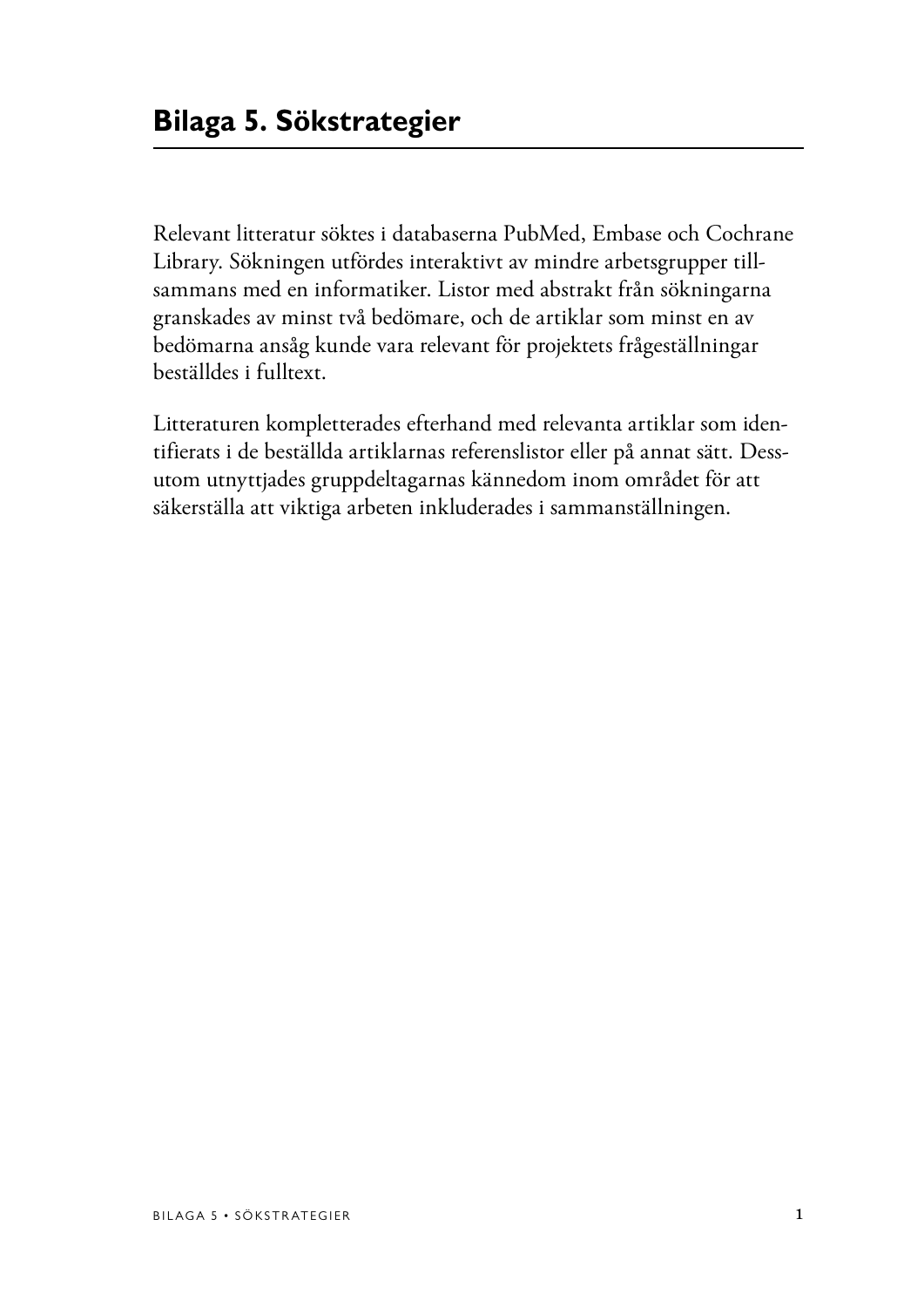|                  | PubMed (april 2007), Cochrane Library (maj 2006) |                         |        |                                  |  |  |  |  |  |
|------------------|--------------------------------------------------|-------------------------|--------|----------------------------------|--|--|--|--|--|
| Otitis media     | A                                                | Middle ear ventilation  | A      | Continuity of health care        |  |  |  |  |  |
| Otitis media /tw | N<br>D                                           | Grommet /tw             | N<br>D | Office visits                    |  |  |  |  |  |
|                  |                                                  | Grommets /tw            |        | Office visits /tw                |  |  |  |  |  |
|                  |                                                  | Ventilation tubes /tw   |        | Primary health care              |  |  |  |  |  |
|                  |                                                  | Tympanostomy /tw        |        | Physician's practice<br>patterns |  |  |  |  |  |
|                  |                                                  | Tympanotomy /tw         |        | Health planning<br>guidelines    |  |  |  |  |  |
|                  |                                                  | Myringotomy /tw         |        | Health personnel                 |  |  |  |  |  |
|                  |                                                  | Transmyringeal tube /tw |        | Family practice                  |  |  |  |  |  |
|                  |                                                  |                         |        | Referral and consultation        |  |  |  |  |  |
|                  |                                                  |                         |        | Otorrhea /tw                     |  |  |  |  |  |
|                  |                                                  |                         |        | Discharge /tw                    |  |  |  |  |  |
|                  |                                                  |                         |        | Bacteral infections/therapy      |  |  |  |  |  |

# **PubMed (april 2007), Cochrane Library (maj 2006)**

Limits (PubMed): All Child: 0–18 years, English, Danish, Norwegian, Swedish, Clinical Trial, Meta-analysis, Randomized Controlled Trial, Review, Controlled Clinical Trial, Humans

("otitis media"[MeSH Terms] OR "otitis media"[Text Word]) AND ("middle ear ventilation"[MeSH Terms] OR "grommet"[Text Word] OR "grommets"[Text Word] OR "ventilation tubes"[Text Word] OR "tympanostomy"[Text Word] OR "tympanotomy" [Text Word] OR "myringotomy"[Text Word] OR "transmyringeal tube"[Text Word]) AND ("continuity of patient care"[MeSH Terms] OR "office visits"[MeSH Terms] OR "primary health care"[MeSH Terms] OR "office visits"[Text Word] OR "physician's practice patterns"[MeSH Terms] OR "health planning guidelines"[MeSH Terms] OR "health personnel"[MeSH Terms] OR "family practice"[MeSH Terms] OR "referral and consultation"[MeSH Terms])

Limits: All Child: 0–18 years, English, Danish, Norwegian, Swedish, Clinical Trial, Meta-Analysis, Randomized Controlled Trial, Review, Controlled Clinical Trial, Humans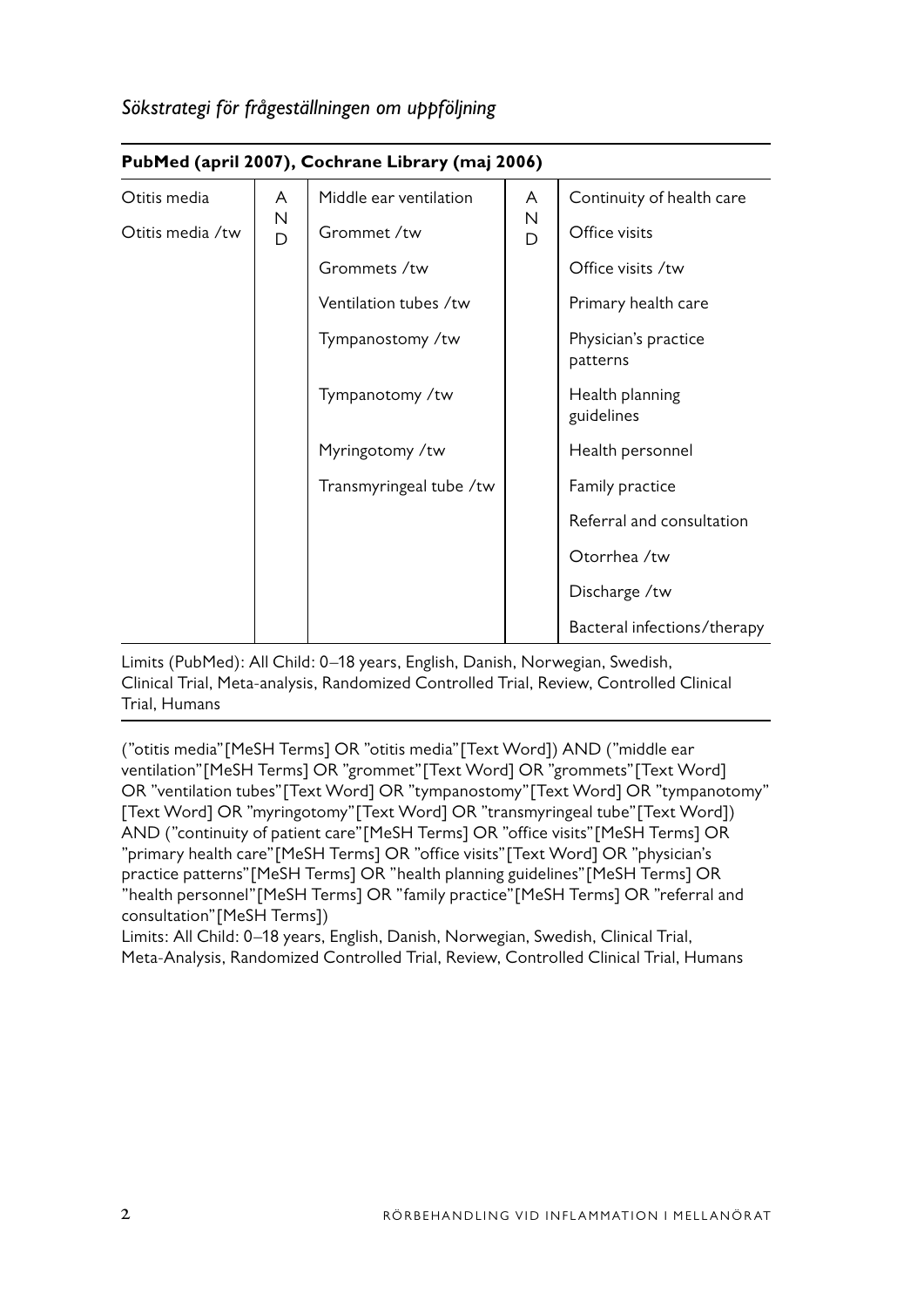|                            | $\frac{1}{2}$ |                         |        |                                    |  |  |  |  |
|----------------------------|---------------|-------------------------|--------|------------------------------------|--|--|--|--|
| Otitis media               | A             | Middle ear ventilation  | A      | /adverse effects                   |  |  |  |  |
| Ν<br>Otitis media /tw<br>D |               | Grommet /tw             | Ν<br>D | /instrumentation                   |  |  |  |  |
|                            |               | Grommets /tw            |        | /methods                           |  |  |  |  |
|                            |               | Ventilation tubes /tw   |        | /surgery                           |  |  |  |  |
|                            |               | Tympanostomy /tw        |        | /therapy                           |  |  |  |  |
|                            |               | Tympanotomy /tw         |        | Laser surgery                      |  |  |  |  |
|                            |               | Myringotomy /tw         |        | Coated materials,<br>biocompatible |  |  |  |  |
|                            |               | Transmyringeal tube /tw |        | Equipment contamination            |  |  |  |  |
|                            |               |                         |        | Surface properties                 |  |  |  |  |
|                            |               |                         |        | Equipment design                   |  |  |  |  |
|                            |               |                         |        | Silicones                          |  |  |  |  |
|                            |               |                         |        | Silver compounds                   |  |  |  |  |
|                            |               |                         |        | Gold                               |  |  |  |  |
|                            |               |                         |        | Titanium                           |  |  |  |  |

# **PubMed (april 2007), Cochrane Library (maj 2006)**

Limits (PubMed): All Child: 0–18 years, English, Danish, Norwegian, Swedish, Clinical Trial, Meta-analysis, Randomized Controlled Trial, Review, Controlled Clinical Trial, Humans

(("otitis media"[MeSH Terms] OR "otitis media"[Text Word]) AND ("middle ear ventilation"[MeSH Terms] OR "grommet"[Text Word] OR "grommets"[Text Word] OR "ventilation tubes"[Text Word] OR "tympanostomy"[Text Word] OR "tympanotomy" [Text Word] OR "myringotomy"[Text Word] OR "transmyringeal tube"[Text Word])) AND ("adverse effects"[MeSH Subheading] OR "instrumentation"[MeSH Subheading] OR "methods"[MeSH Subheading] OR "surgery"[MeSH Subheading] OR "therapy"[MeSH Subheading] OR "laser surgery"[MeSH Terms] OR "coated materials, biocompatible" [MeSH Terms] OR "equipment contamination" [MeSH Terms] OR "surface properties" [MeSH Terms] OR "equipment design"[MeSH Terms] OR "silicones"[MeSH Terms] OR "silver compounds"[MeSH Terms] OR "gold"[MeSH Terms] OR "titanium"[MeSH Terms]) Limits: All Child: 0–18 years, English, Danish, Norwegian, Swedish, Clinical Trial, Meta-Analysis, Randomized Controlled Trial, Controlled Clinical Trial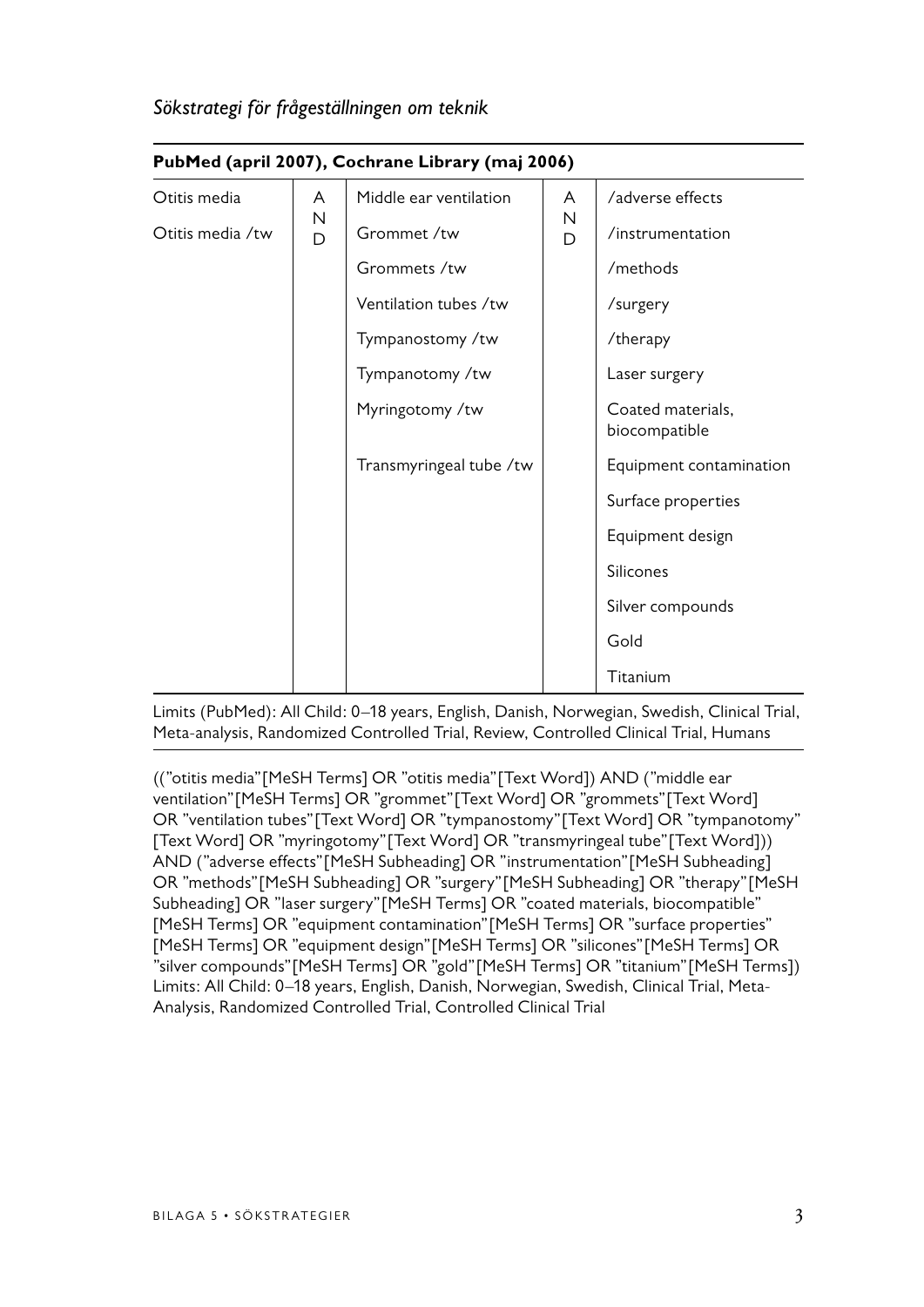|  |  | Sökstrategi för frågeställningen om rörbehandlingens effekt vid rAOM |  |
|--|--|----------------------------------------------------------------------|--|
|  |  |                                                                      |  |

| PubMed (april 2007), Cochrane Library (maj 2006) |             |                   |             |                            |             |                        |  |
|--------------------------------------------------|-------------|-------------------|-------------|----------------------------|-------------|------------------------|--|
| Otitis Media                                     | A<br>N<br>D | Recurrence        | A<br>N<br>D | Middle ear<br>ventilation  | A<br>N<br>D | Quality of life        |  |
| Otitis Media<br>/tw                              |             | Recurrence<br>/tw |             | Grommet /tw                |             | Quality of life<br>/tw |  |
|                                                  |             | rAOM /tw          |             | Grommets /tw               |             | Behavior               |  |
|                                                  |             |                   |             | Ventilation tubes<br>/tw   |             | Behavior /tw           |  |
|                                                  |             |                   |             | Tympanostomy /tw           |             | Ear discharge<br>/tw   |  |
|                                                  |             |                   |             | Tympanotomy /tw            |             | infection              |  |
|                                                  |             |                   |             | Myringotomy /tw            |             |                        |  |
|                                                  |             |                   |             | Transmyringeal<br>tube /tw |             |                        |  |

Limits (PubMed): All Child: 0–18 years, English, Danish, Norwegian, Swedish, Clinical Trial, Meta-analysis, Randomized Controlled Trial, Review, Controlled Clinical Trial, Humans

(("otitis media"[MeSH Terms] OR "otitis media"[Text Word]) AND ("recurrence" [MeSH Terms] OR "recurrence"[Text Word] or "rAOM"[Text Word]) AND ("middle ear ventilation"[MeSH Terms] OR "grommet"[Text Word] OR "grommets"[Text Word] OR "ventilation tubes"[Text Word] OR "tympanostomy"[Text Word] OR "tympanotomy"[Text Word] OR "myringotomy"[Text Word] OR "transmyringeal tube"[Text Word])) AND (quality of life[MeSH Terms] OR "quality of life"[Text Word] OR "behavior"[Text Word] OR "behavior"[MeSH Terms] OR "ear discharge"[Text Word] OR "infection"[MeSH Terms])

Limits: All Child: 0–18 years, English, Danish, Norwegian, Swedish, Clinical Trial, Meta-Analysis, Randomized Controlled Trial, Controlled Clinical Trial, Humans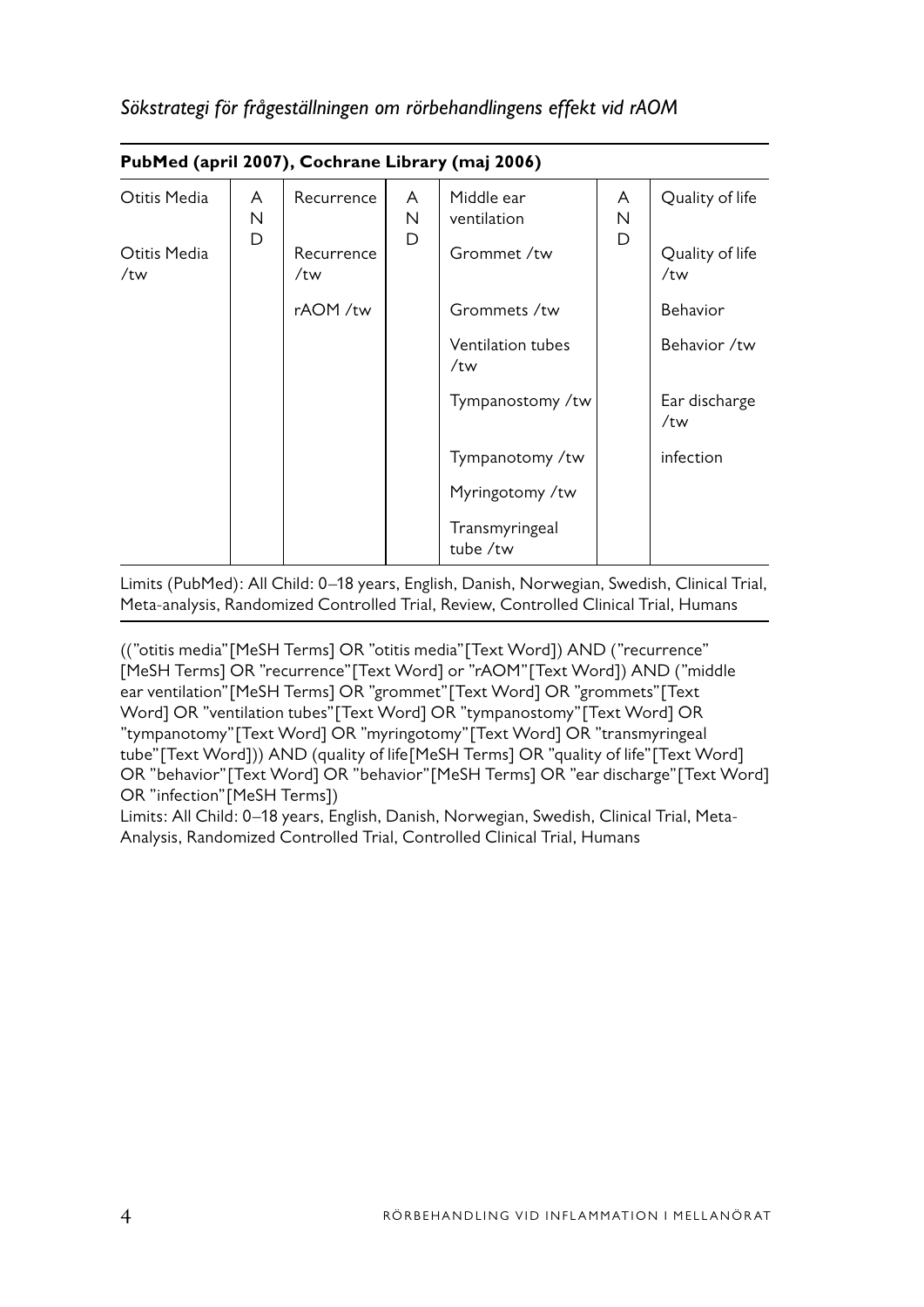*Sökstrategi för frågeställningen om effekt och komplikationer vid behandling av barn med komplicerande tillstånd* 

|                  | Pubmed (april 2007), Cochrane Library (maj 2006) |                         |        |                                     |  |  |  |  |  |  |
|------------------|--------------------------------------------------|-------------------------|--------|-------------------------------------|--|--|--|--|--|--|
| Otitis Media     | A                                                | Middle ear ventilation  | A      | Cleft palate                        |  |  |  |  |  |  |
| Otitis Media /tw | N<br>D                                           | Grommet /tw             | Ν<br>D | Down syndrome                       |  |  |  |  |  |  |
|                  |                                                  | Grommets /tw            |        | Immunologic deficiency<br>syndromes |  |  |  |  |  |  |
|                  |                                                  | Ventilation tubes /tw   |        |                                     |  |  |  |  |  |  |
|                  |                                                  | Tympanostomy /tw        |        | Craniofacial dysostosis             |  |  |  |  |  |  |
|                  |                                                  | Tympanotomy /tw         |        | Craniofacial abnormalities          |  |  |  |  |  |  |
|                  |                                                  | Myringotomy /tw         |        |                                     |  |  |  |  |  |  |
|                  |                                                  | Transmyringeal tube /tw |        |                                     |  |  |  |  |  |  |

# **PubMed (april 2007), Cochrane Library (maj 2006)**

Limits (PubMed): All Child: 0–18 years, English, Danish, Norwegian, Swedish

(("otitis media"[MeSH Terms] OR "otitis media"[Text Word]) AND ("middle ear ventilation"[MeSH Terms] OR "grommet"[Text Word] OR "grommets"[Text Word] OR "ventilation tubes"[Text Word] OR "tympanostomy"[Text Word] OR "tympanotomy"[Text Word] OR "myringotomy"[Text Word] OR "transmyringeal tube"[Text Word])) AND ("cleft palate"[MeSH Terms] OR "down syndrome"[MeSH Terms] OR "immunologic deficiency syndromes"[MeSH Terms] OR "craniofacial dysostosis"[MeSH Terms] OR "craniofacial abnormalities"[MeSH Terms]) Limits: All Child: 0–18 years, English, Danish, Norwegian, Swedish, Humans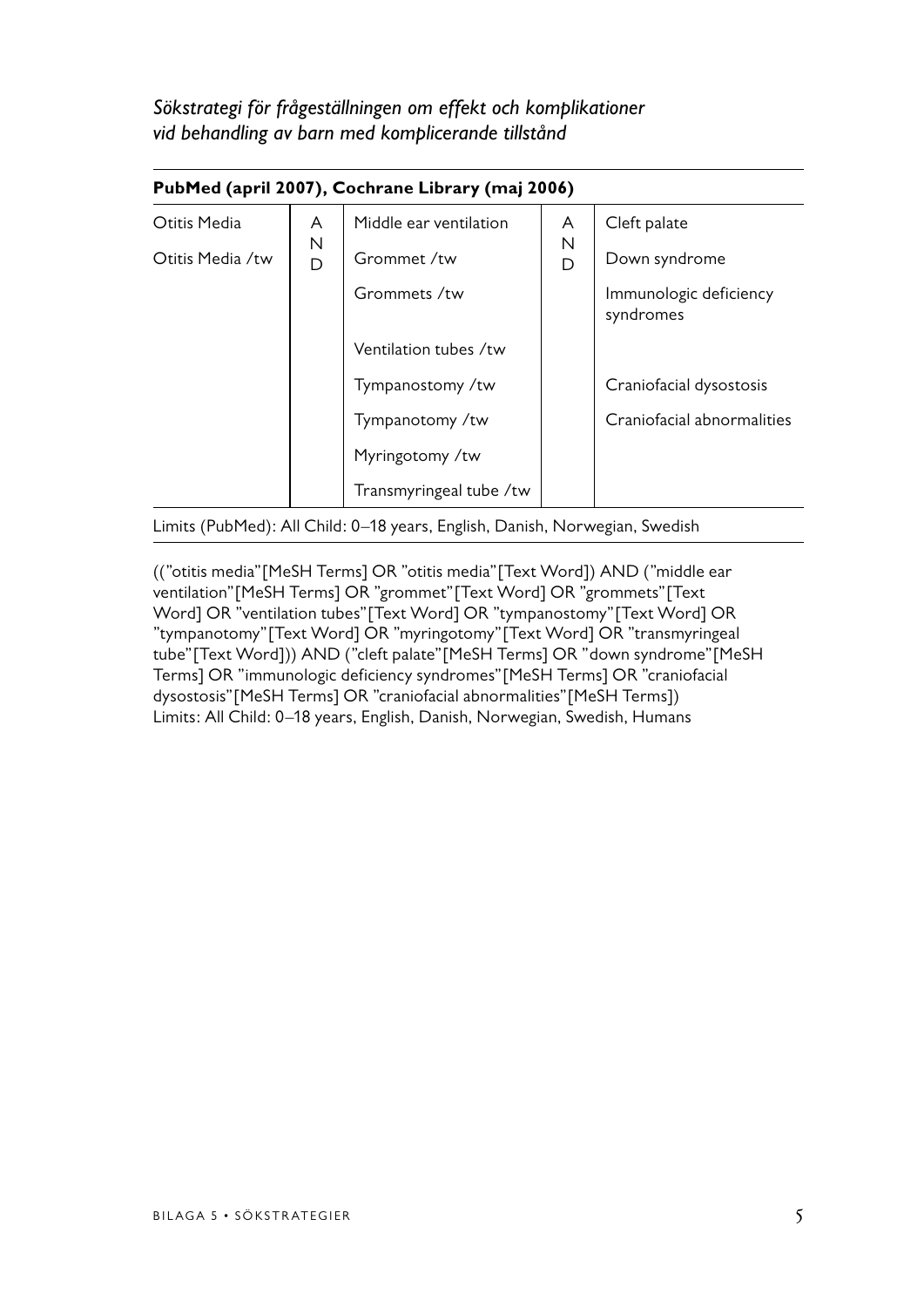*Sökstrategi för frågeställningen om faktorer i omgivningen som ökar risken för komplikationer till rörbehandling* 

| PubMed (april 2007), Cochrane Library (maj 2006) |        |                            |        |                         |  |  |  |  |
|--------------------------------------------------|--------|----------------------------|--------|-------------------------|--|--|--|--|
| Otitis Media                                     | A      | Middle ear ventilation     | A      | Ethnic groups           |  |  |  |  |
| Otitis Media /tw                                 | N<br>D | Grommet /tw                | N<br>D | Smoking                 |  |  |  |  |
|                                                  |        | Grommets /tw               |        | Tobacco smoke pollution |  |  |  |  |
|                                                  |        | Ventilation tubes /tw      |        | Day care                |  |  |  |  |
|                                                  |        | Tympanostomy /tw           |        | Allergy and immunology  |  |  |  |  |
|                                                  |        | Tympanotomy /tw            |        | Breast feeding          |  |  |  |  |
|                                                  |        | Myringotomy /tw            |        | Siblings                |  |  |  |  |
|                                                  |        | Transmyringeal<br>tube /tw |        | Socioeconomic factors   |  |  |  |  |

(("otitis media"[MeSH Terms] OR "otitis media"[Text Word]) AND ("middle ear ventilation"[MeSH Terms] OR "grommet"[Text Word] OR "grommets"[Text Word] OR "ventilation tubes"[Text Word] OR "tympanostomy"[Text Word] OR "tympanotomy"[Text Word] OR "myringotomy"[Text Word] OR "transmyringeal tube"[Text Word])) AND ("ethnic groups"[MeSH Terms] OR "smoking"[MeSH Terms] OR "tobacco smoke pollution"[MeSH Terms] OR "day care"[MeSH Terms] OR "allergy and immunology"[MeSH Terms] OR "breast feeding"[MeSH Terms] OR "siblings"[MeSH Terms] OR "socioeconomic factors"[MeSH Terms] OR "sex"[MeSH Terms])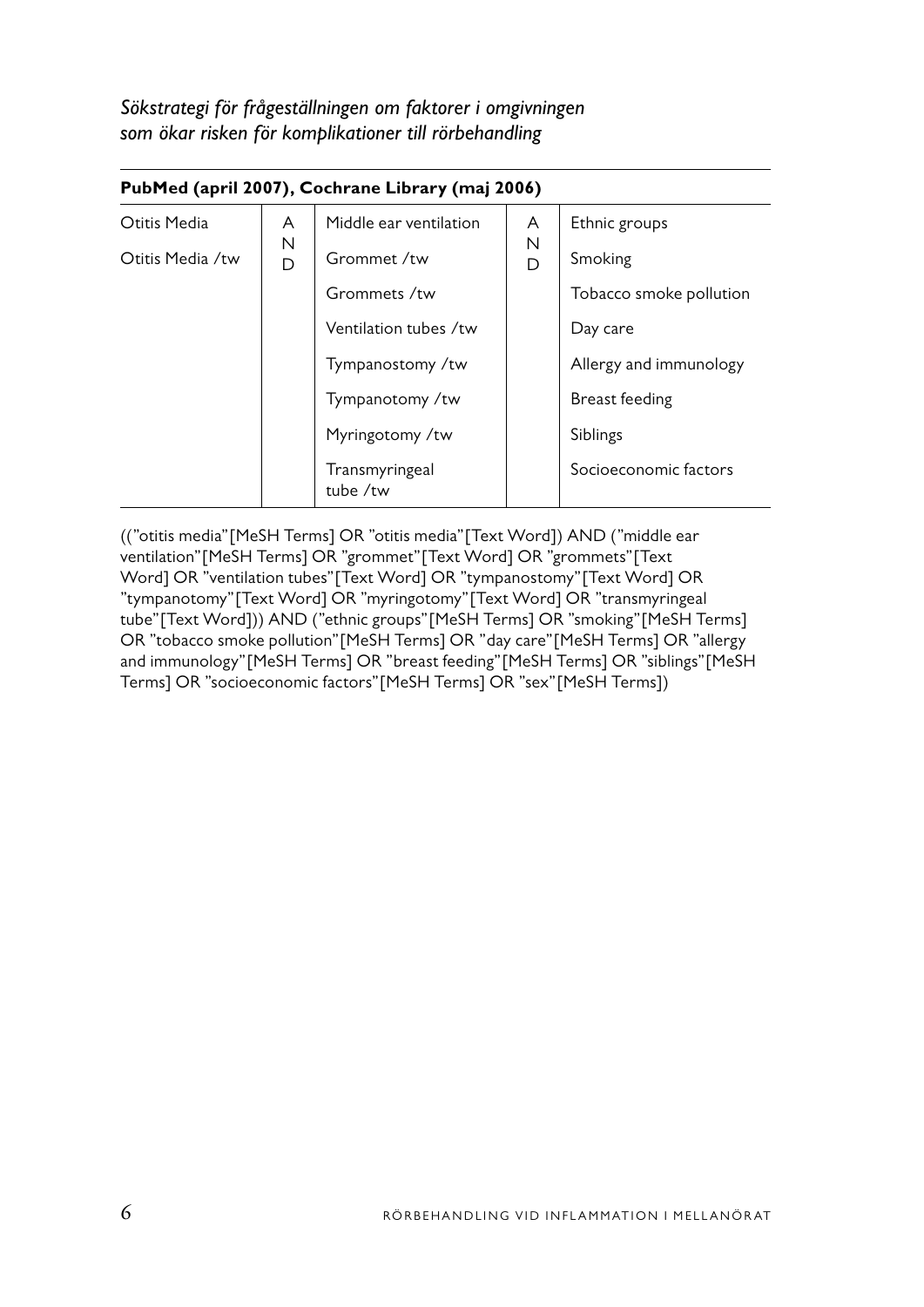|              | PubMed (april 2007), Cochrane Library (maj 2006) |              |             |                           |                        |                 |  |  |  |
|--------------|--------------------------------------------------|--------------|-------------|---------------------------|------------------------|-----------------|--|--|--|
| Otitis media | A<br>Ν<br>D                                      | Effusion /tw | A<br>Ν<br>D | Middle ear<br>ventilation | A<br>N<br>D            | Quality of life |  |  |  |
|              | Secretory /tw                                    |              | Grommet /tw |                           | Quality of life<br>/tw |                 |  |  |  |
|              |                                                  | Glue ear /tw |             | Grommets /tw              |                        | Hearing         |  |  |  |
|              |                                                  |              |             | Ventilation tubes<br>/tw  |                        | Audiometry      |  |  |  |
|              |                                                  |              |             | Tympanic tube<br>/tw      |                        | Language        |  |  |  |
|              |                                                  |              |             |                           |                        | Language /tw    |  |  |  |
|              |                                                  |              |             |                           |                        | Behavior        |  |  |  |
|              |                                                  |              |             |                           |                        | Behavior /tw    |  |  |  |

#### *Sökstrategi för frågeställningen om effekt vid SOM*

Limits (PubMed): English, Danish, Norwegian, Swedish

(quality of life[MeSH Terms] OR "quality of life"[Text Word] OR "hearing"[Text Word] OR "audiometry"[Text Word] OR "hearing"[MeSH Terms] OR "audiometry"[MeSH Terms] OR "language"[MeSH Terms] OR "language"[Text Word] OR "behavior"[Text Word] OR "behavior"[MeSH Terms]) AND (("effusion"[Text Word] OR "secretory"[Text Word] OR "glue ear"[Text Word]) AND ("otitis media"[MeSH Terms] AND ("middle ear ventilation"[MeSH Terms] OR "grommet"[Text Word] OR "grommets"[Text Word] OR "ventilation tubes"[Text Word] OR "tympanic tube"[Text Word]))) Limits: English, Danish, Norwegian, Swedish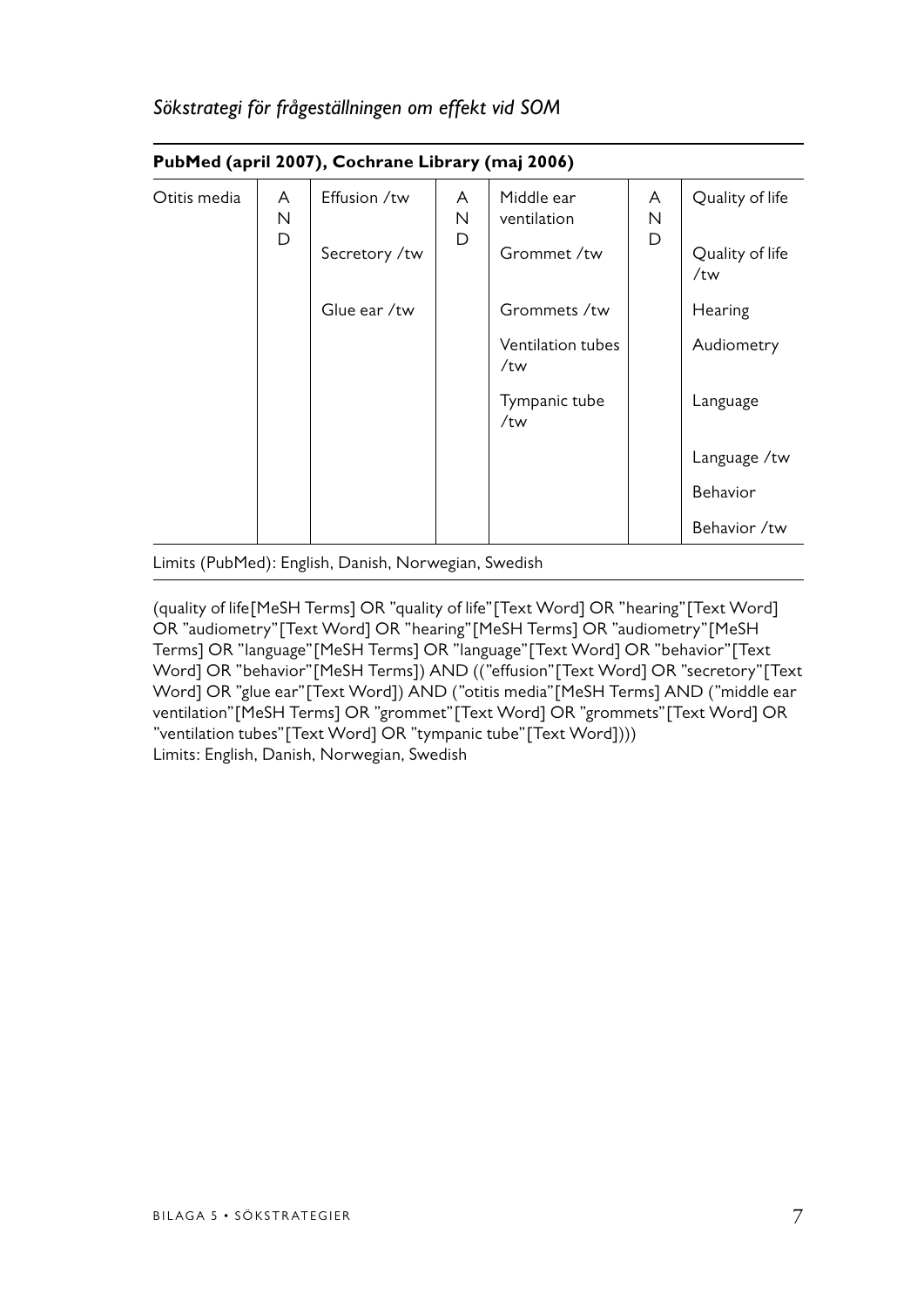|                     | PubMed (april 2007), Cochrane Library (maj 2006) |                             |             |                                               |             |                       |  |  |  |  |
|---------------------|--------------------------------------------------|-----------------------------|-------------|-----------------------------------------------|-------------|-----------------------|--|--|--|--|
| Otitis Media        | A<br>N<br>D                                      | Middle ear ventila-<br>tion | A<br>N<br>D | Middle ear<br>ventilation/<br>adverse effects | N<br>O<br>Τ | Laser<br>sur-<br>gery |  |  |  |  |
| Otitis Media<br>/tw |                                                  | Grommet /tw                 |             | Treatment<br>outcome                          |             |                       |  |  |  |  |
|                     |                                                  | Grommets /tw                |             | Sequelae /tw                                  |             |                       |  |  |  |  |
|                     |                                                  | Ventilation tubes /tw       |             | Complication<br>/tw                           |             |                       |  |  |  |  |
|                     |                                                  | Tympanostomy /tw            |             | Adverse<br>outcome /tw                        |             |                       |  |  |  |  |
|                     |                                                  | Tympanotomy /tw             |             |                                               |             |                       |  |  |  |  |
|                     |                                                  | Myringotomy /tw             |             |                                               |             |                       |  |  |  |  |
|                     |                                                  | Transmyringeal tube<br>/tw  |             |                                               |             |                       |  |  |  |  |

## *Sökstrategier för frågeställningen om komplikationer till rörbehandling*

Limits (PubMed): English, Danish, Norwegian, Swedish, Randomized Controlled Trials Från 1999 dessutom Case Reports, Controlled Clinical Trial, Systematic Reviews (separat sökstrategi nedan)

("otitis media"[MeSH Terms] OR "otitis media"[Text Word]) AND ("middle ear ventilation"[MeSH Terms] OR "grommet"[Text Word] OR "grommets"[Text Word] OR "ventilation tubes"[Text Word] OR "tympanostomy"[Text Word] OR "tympanotomy"[Text Word] OR "myringotomy"[Text Word] OR "transmyringeal tube"[Text Word]) AND ("sequelae"[Text Word] OR "complication"[Text Word] OR "adverse outcome"[Text Word] OR "middle ear ventilation/adverse effects"[MeSH Terms] OR "treatment outcome"[MeSH Terms]) NOT "laser surgery"[MeSH Terms] Limit: English, Danish, Norwegian, Swedish, randomized controlled trials Limit: 1999 to 2006, English, Danish, Norwegian, Swedish, Clinical Trial, Case Reports, controlled clinical trial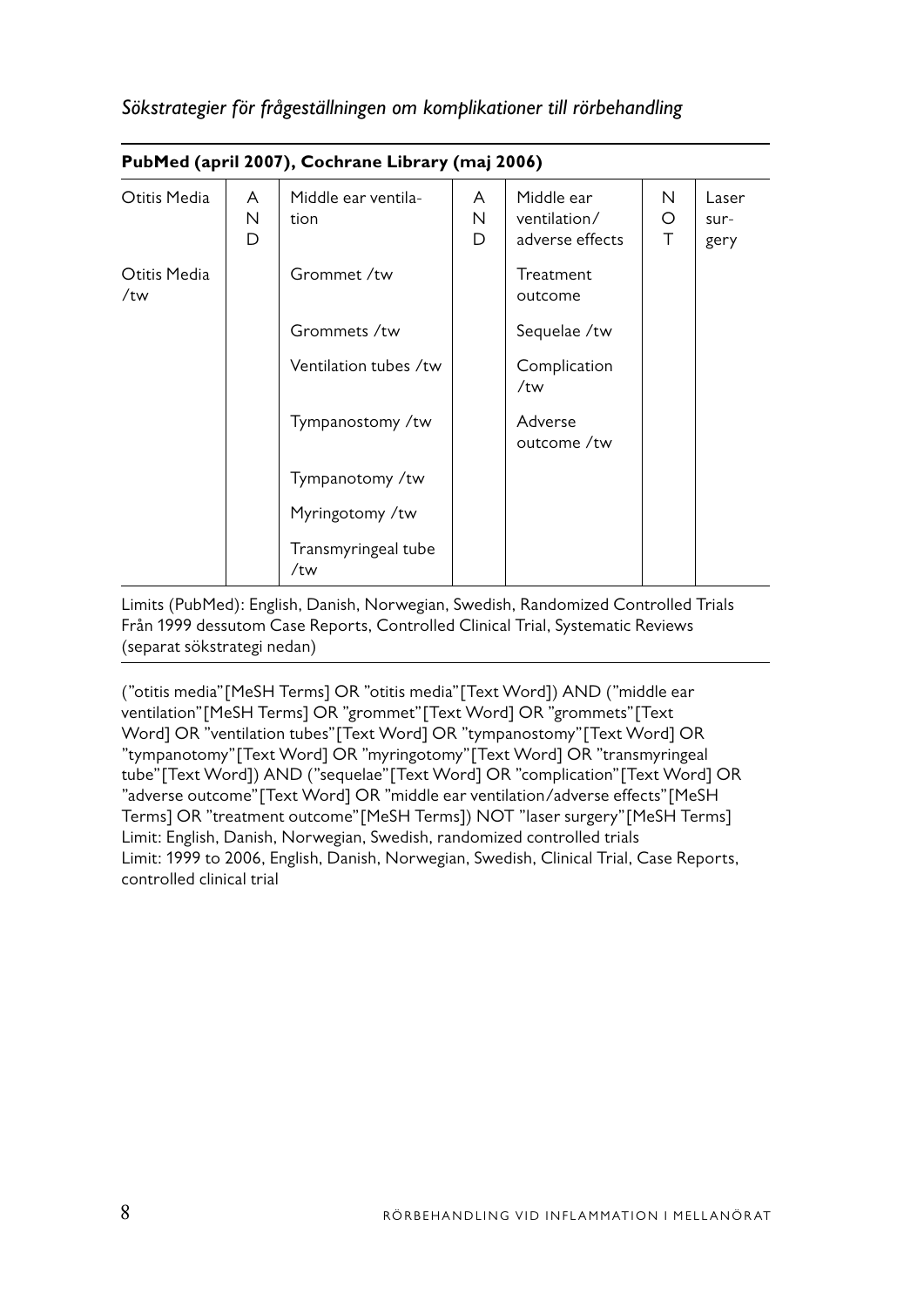## *Sökstrategi för systematiska översiktsartiklar*

| Review /PT | A<br>N<br>D | Systematic /tw |
|------------|-------------|----------------|
|            |             | Medline /tw    |
|            |             | Embase /tw     |
|            |             | Database /tw   |
|            |             | Databases /tw  |

("review"[Publication Type] AND ("systematic"[Text Word] OR "medline"[Text Word] OR "embase"[Text Word] OR "database"[Text Word] OR "databases"[Text Word]))

| PubMed (maj 2006) |        |                         |        |             |  |  |  |
|-------------------|--------|-------------------------|--------|-------------|--|--|--|
| Otitis Media      | A      | Middle ear ventilation  | A      | /psychology |  |  |  |
| Otitis Media /tw  | N<br>D | Grommet /tw             | N<br>D |             |  |  |  |
|                   |        | Grommets /tw            |        |             |  |  |  |
|                   |        | Ventilation tubes /tw   |        |             |  |  |  |
|                   |        | Tympanostomy /tw        |        |             |  |  |  |
|                   |        | Tympanotomy /tw         |        |             |  |  |  |
|                   |        | Myringotomy /tw         |        |             |  |  |  |
|                   |        | Transmyringeal tube /tw |        |             |  |  |  |

## *Sökstrategi för frågeställningen om etiska aspekter på rörbehandling*

("otitis media"[MeSH Terms] OR "otitis media"[Text Word]) AND ("middle ear ventilation"[MeSH Terms] OR "grommet"[Text Word] OR "grommets"[Text Word] OR "ventilation tubes"[Text Word] OR "tympanostomy"[Text Word] OR "tympanotomy"[Text Word] OR "myringotomy"[Text Word] OR "transmyringeal tube"[Text Word]) AND "psychology"[MeSH Subheading]